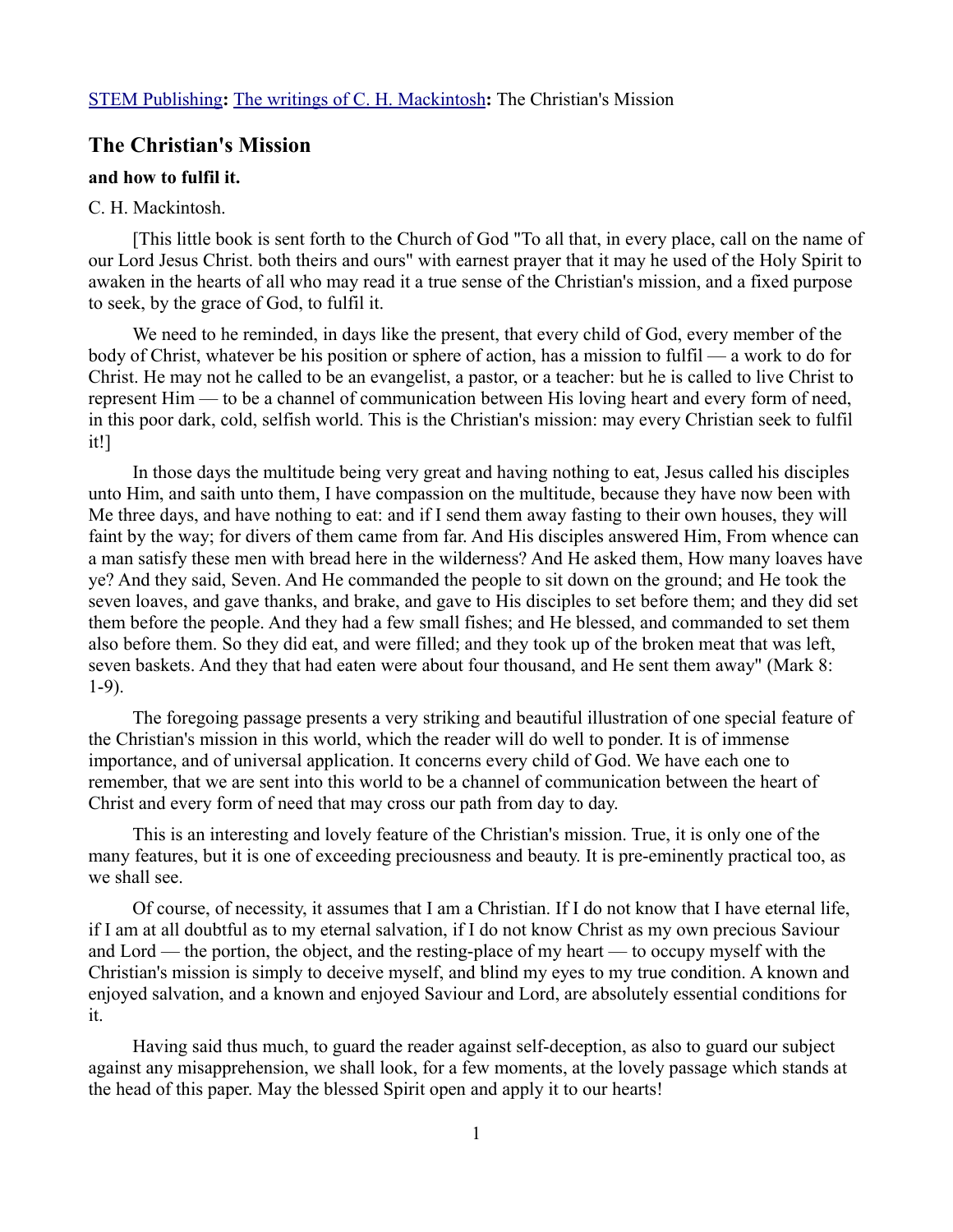"In those days, the multitude being *very great,* and having *nothing to eat."* Here was the state of the case — great need, and no apparent resources to meet it. But Jesus was there — blessed be His holy name! — in all the love of His heart, and the almighty power of is hand. He was there who, of old, had fed three millions of people, in a vast howling wilderness, for forty years. Yes, He was here, and, of course, He could at once, and directly, have met the need without calling is poor unbelieving and selfoccupied disciples into the scene at all. He could have summoned angelic messengers from Heaven to wait upon those hungry thousands.

But He did neither the one nor the other, because it was His gracious purpose to use His disciples as channels of communication between Himself and that vast hungry multitude. Not merely as instruments of His *power,* which angels might be, but the very expression of His *heart.*

And let us note *how* He did this. Had He merely intended to use them as instruments of His power, it would have sufficed to put the ways and means into their hands. But no; He wanted to make them channels through which the tender compassion of His heart might flow out. And how was this to be done? Thus: "He called His disciples unto Him, and saith unto them, I have compassion on the multitude, because they have now been with Me three days, and have nothing to eat; and if I send them away fasting to their own houses they will faint by the way; for divers of them came from far."

Here, then, we have the true secret of preparation of our high and holy mission. Our blessed Lord first gathers His disciples round Himself, and seeks to fill their hearts with His own feelings and thoughts ere He fills their hands with the loaves and fishes. It is as if He had said, "I have compassion, and I want you to have it also. I want you to enter into all my thoughts and feelings, to think as I do, and feel as I do. I want you to look with mine eyes at this hungry multitude, in order that you may be in a moral condition to be My channels."

This is uncommonly fine. A person may say, "I long to be a channel, but it seems quite too high, quite beyond me. How could I ever attain to such a height?" The answer is, Get near enough to Christ to think as He thinks, to feel as He feels. Drink into His spirit. This, be assured of it, is the true, the only way to be a channel of communication. If I say, "I must try and be a channel," I shall make a fool of myself. But if I drink at the fountain of Christ's heart, I shall be filled to overflowing, my whole moral being will be permeated by His spirit, so that I shall be in a fit condition to be used by Him, and I shall be sure to make a right use of — that is, to use for Him — whatever ways and means He may put into my hands. If I get my hands full of means, before my heart is full of Christ, I shall not use the means for Him, I shall use them for my own glory, and not for the glory of God.

Brethren, Let us ponder this. Let us consider our mission, and the true secret of fulfilling it. It is a grand point to have the heart impressed with the fact, that we are called to be channels through which the heart of Christ may flow out to His own, and to a needy world. It is wonderful, it seems too good to be true; but, blessed be God, it is as true as it is wonderful. Let us only seek to take it in — to believe it, to make it our own. Let us not content ourselves with admiring it as a beautiful theory, but seek to have it wrought into our souls by the mighty power of the Holy Spirit.

But mark how slow the disciples were in responding to the desire of the heart of Christ respecting them. It was His gracious purpose to use them as His channels, to bestow upon them this immense privilege; but they, like ourselves, were little able to appreciate it, simply because they failed to enter into His thoughts, and to apprehend the glory of His Person. "His disciples answered Him, From whence *can a man* satisfy these men with bread here in the wilderness?" On another occasion they said, "We have here but five loaves and two fishes."

Did they not know, or had they forgotten, that they were in the immediate presence of the Creator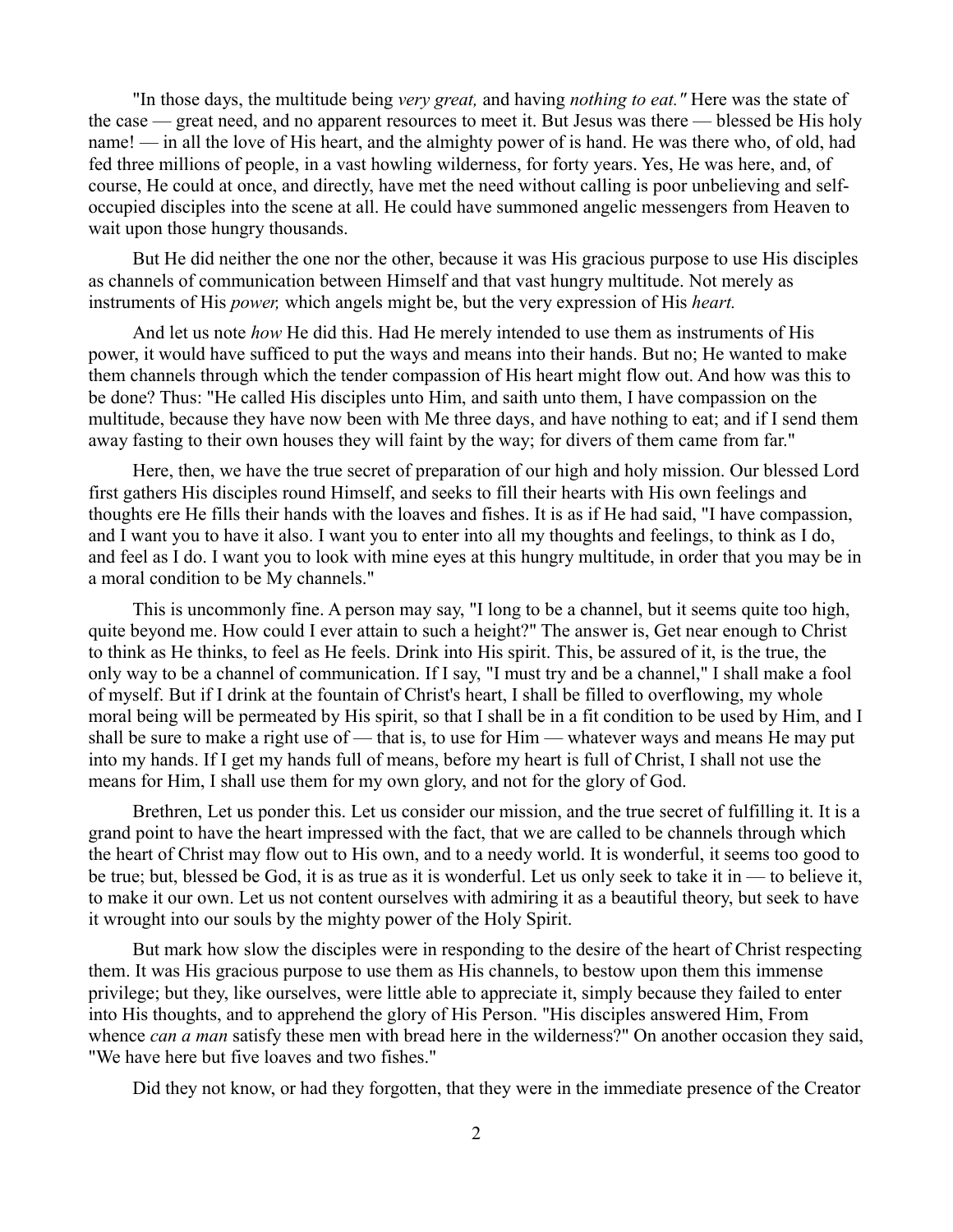and Sustainer of the universe? True, He was there in the lowly form of Jesus of Nazareth. His divine glory was hidden from nature's view behind the veil of humanity. But they ought to have known better who and what He was, and how to avail themselves of His glorious presence, and of His unsearchable riches. Surely, had their hearts at all apprehended the glory of His Person, they could never have asked such a question as, "Whence can *a man* satisfy these men with bread here in the wilderness?" Moses, of old, had asked "Whence should I have flesh to give to all this people?" God is shut out by the poor unbelieving heart. Did Jehovah ask Moses to provide flesh? Surely not. No mere man could do it. Neither could a mere man feed four thousand in a desert place.

But God was there. Yes, it was God, speaking through human lips, who had said, "I have compassion on the multitude." It was God who took account of all the circumstances of each individual in that vast multitude of hungry fainting people. He knew the exact distance each one had travelled, and the length of time each one had been fasting. He took account of the sure consequences of their being dismissed without food. It was God who gave utterance to those touching words, "I cannot send them away fasting, lest they faint by the way, for divers of them came from far."

Yes, God was there, in all the tenderness of a love, which could take account of the most minute details of a creature's weakness, and a creature's necessity. There, too, in His almighty power and exhaustless resources and there to enable His poor disciples to be the depositaries of His thoughts, the vessels of His goodness, the channels of His grace. And what did they want, in order to be able to fulfil their mission? Did they want to be, or to do, anything? No; they simply want to see Him, and to use Him. They wanted to exercise that simple faith which counts on God for everything, and finds all its springs in Him.

Thus it was with the disciples, and thus it is with us. If we want to act as the channels of the grace of Christ, we must have to do with Him in the deep secret of our own souls. We must learn of Him; we must feed upon Him; we must know the meaning of communion with His heart; we must be near enough to Him to know the secrets of His mind, and carry out the purposes of His love. If we would reflect Him, we must gaze upon Him. If we would reproduce Him, we must feed upon Him, we must have Him dwelling in our hearts by faith. We may depend upon it, that what is really in our hearts will come out in our lives. We may have a quantity of truth in our heads, and flippantly flowing from our lips, but if we really desire to be channels of communication between His heart and the needy ones in the scene through which we are passing, we must habitually drink into His love. It cannot possibly be in any other way. "He that believeth on Me, as the Scripture hath said, out of his belly shall flow rivers of living water" (John 8: 38).

Here lies the grand secret of the whole matter: "If any man thirst, let him come unto Me and drink." If the rivers are to flow, we must drink. It cannot be otherwise. If every member of the Church of God were in the power of this great principle, what a very different state of things we should witness! And where lies the hindrance? We are not straitened in our adorable Lord and Saviour. It is His desire to use us, just as He used His disciples on the occasion before us. He gathered them round Himself, and graciously sought to pour into their hearts the compassion of His own heart, in order that they might feel with Him, as the moral qualification for acting *for Him.* We may always feel assured that where the heart is full of Christ, the power to act will not be lacking.

But, alas! as it was with the disciples, so it is with us. They failed in appreciating and using the power that was in their midst. They said, "Whence can a man?" when they ought to have said, "We have Christ." They practically ignored Him, and so do we. We make excuses for our poverty, our indolence, our coldness, our indifference, by the plea that we have not got this, and that, and the other;